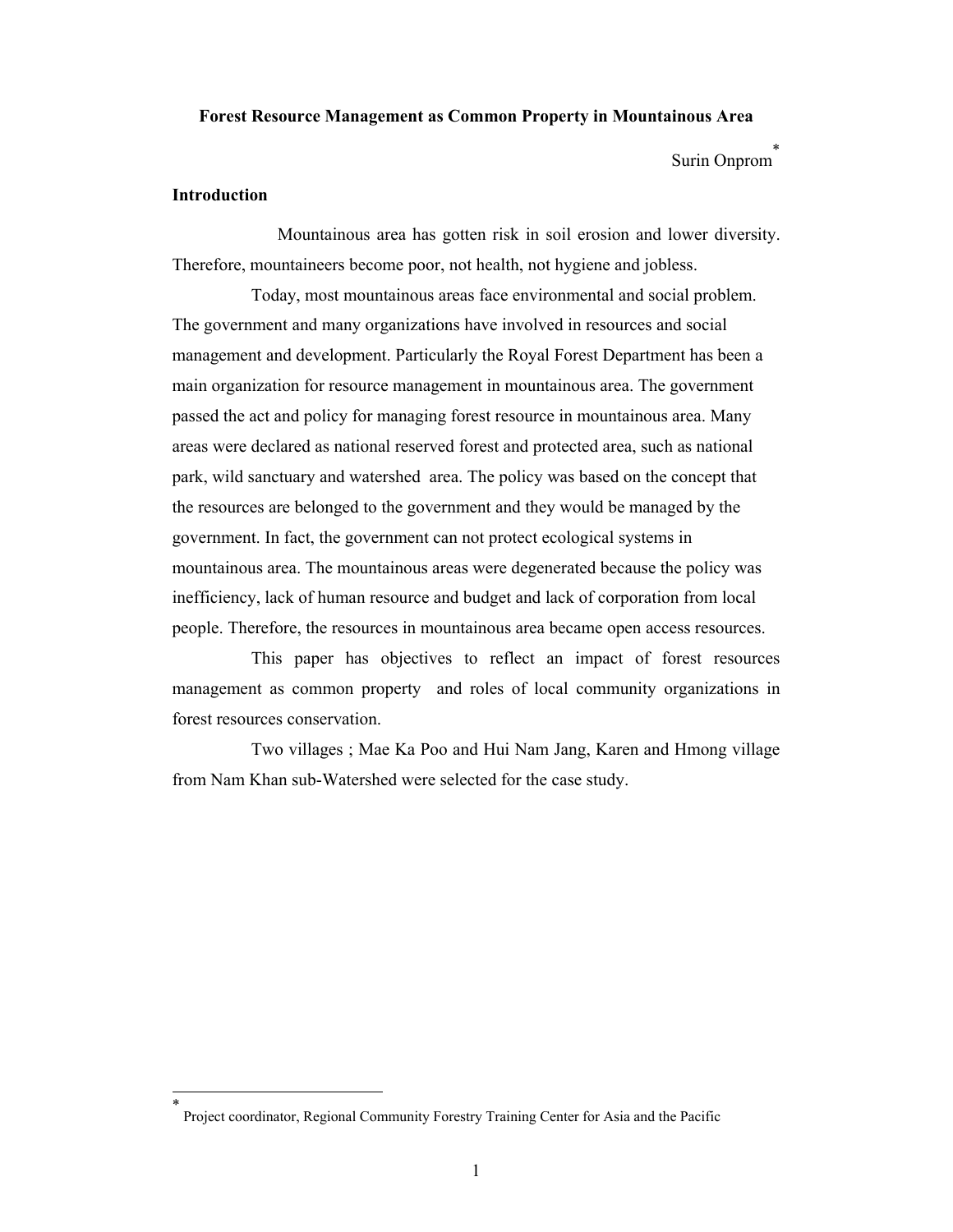Table 1 : Study sites information

|                       | villages               |                           |
|-----------------------|------------------------|---------------------------|
|                       | Mae Ka Poo             | Hui Nam Jang              |
| Ethnic group          | Karen                  | Hmong                     |
| Population            | 1000 people/205 hh.    | $416$ people/65 hh.       |
| Occupation/income     | Rice field, rotational | Cash<br>planting,<br>crop |
|                       | shifting cultivation   | Fruit tree plantation     |
| Forest cover area     | 10000 rai              | 150 rai                   |
| Forest dependence     | Water, Timber, Fuel    | Water, Fuel wood          |
|                       | wood, Food             |                           |
| Forest<br>and<br>type | hill evergreen forest, | hill evergreen forest     |
| condition             | dipterocarp<br>Dry     |                           |
|                       | forest                 |                           |

### **Forest resource management in mountainous area**

1. Community control resources access

 Community control resources access can ensure the plentifulness of forest resources that all community members can use them. The communities have developed an access control mechanism for non-community members who do not corporate in forest resources management activities. According to this research, the effectiveness of resources access control based on three factors: define boundary of conservation area by community, define resources using authority list and define common resources only for daily basic of community.

 The size of community forest is an important factor for access control because large size is difficult for access control. Especially non-community member control. A good example of this is Mae Ka Poo village that has over  $10,000$  rai<sup>\*</sup> of forest area which is high mountainous area. The village set up a forest patrol system that has the community members to survey the forest. Also natural patrol system that has villagers who raise cow in the forest to survey the forest.

 $\overline{a}$ 

<sup>\*</sup> 1 acre = 2.5 rai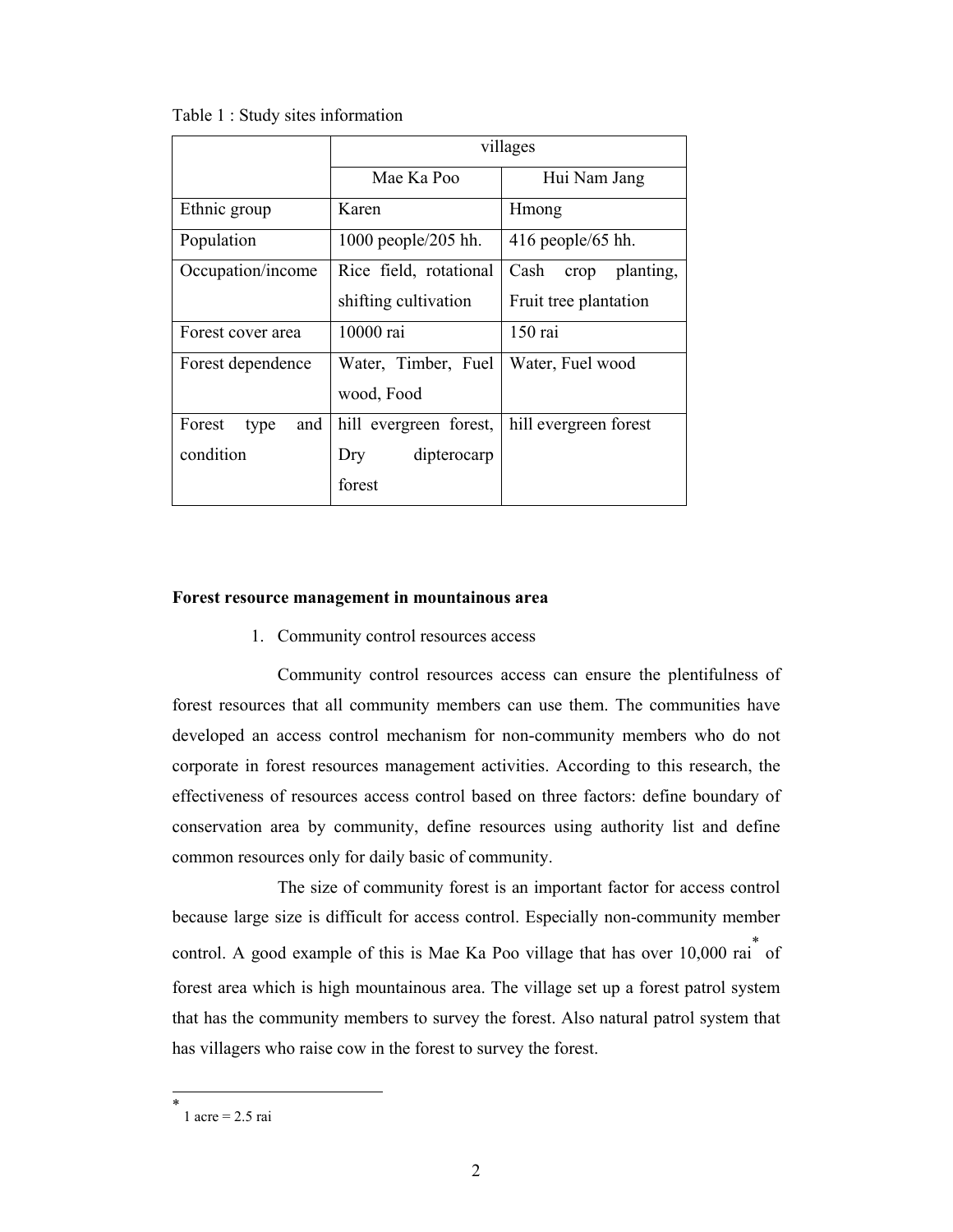### 2. Community control resources use

 Even though, the access control mechanism was success, it could not ensure that the forest will free from disaster because the forest resources would be high demand products, such as wood, bamboo shoot, herb, etc. Particularly, land in mountainous area is demanded by capitalists. Today, the community members have been involved to capitalism and marketing system. Thus, the forest resources become products for income. It is known that people who take benefit from forest try to get as much benefit as they can get from the forest.

 The control mechanism based on community need and the capacity of resources. It has 2 mains rules: community tradition and forest resources management plan.

 However, both rules based on Karean trustfulness including sort of useful trees and type of areas. It is known that the Karean trustfulness was transferred from generation to generation through songs and fables. It became tradition that is very useful and appropriate to control the resources use of the community because it is compatible with community approach. The good example of this is the rule of land sharing that was mixed between Karean trustfulness and general approach in order to be accepted by public because the temporary resources management approach would be used for non-community members while community tradition approach would be used for community members.

 However, the rules are not specific quota of resources for each family, period of resources access and the quantity of resources that available without environmental impact. A good illustration of this is Mae Kapu regulation that had the detail of resources use but it was not success in operation. It was difficult to evaluate appropriate amount of resources use because it depends on both the amount of community need and the amount of resources. The community should assess the capacity of forest that is time consuming activities because the villagers need time to gain experiences.

#### 3. Community maintains common forest resources

Activities to maintain common resources include management activities and resources reform. It is generally know that the activities do not give the result immediately at implementation period.

3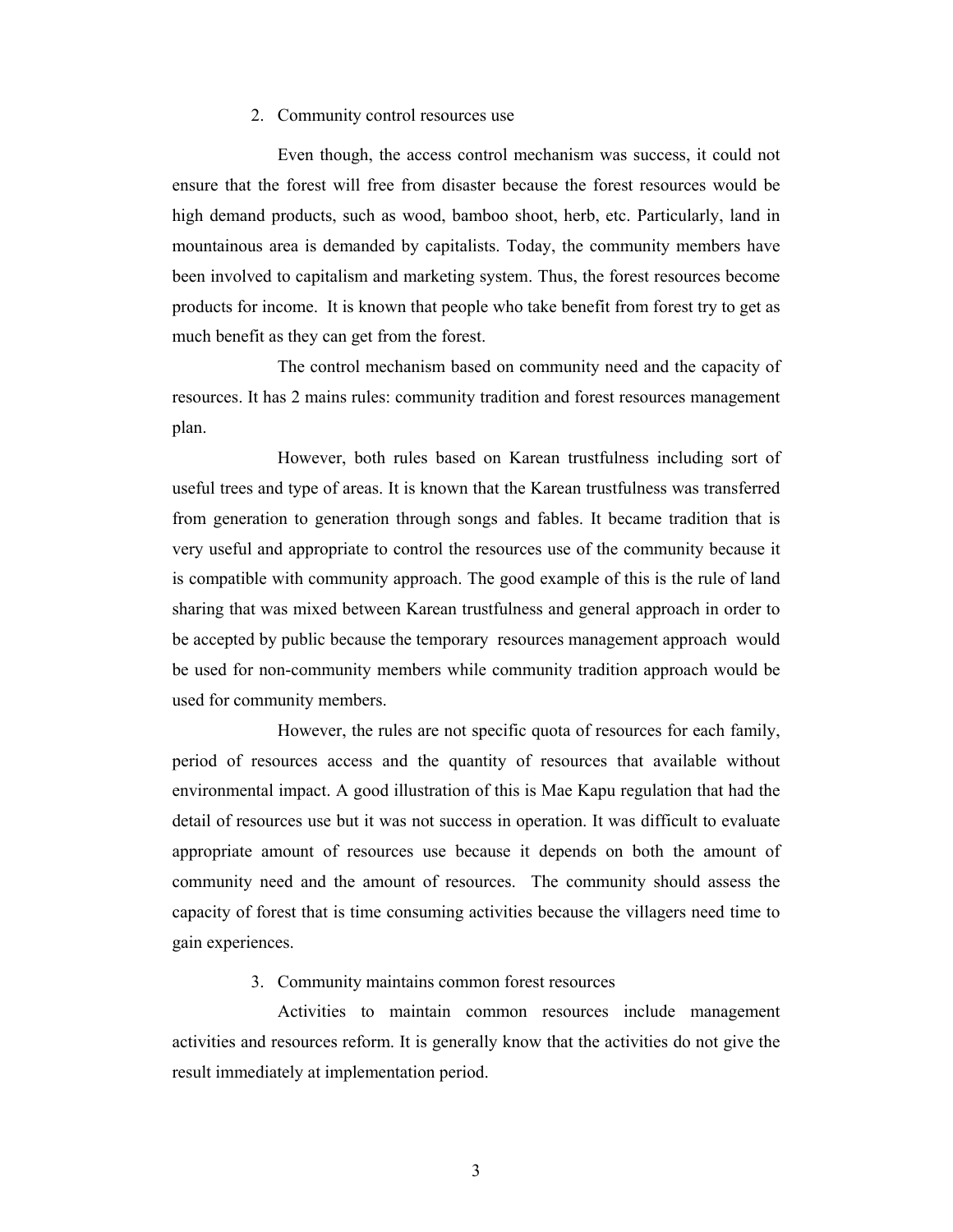The maintenance activities have been classified to suit with each forest area. For instance perfect forest has 3 activities. First activity is fire protection. Community has construct fire protection lines around community forest between February and March. The second activity is forest planting, the community has brought some plants that were not much in the forest to serve the community, such as rattan trees that have been used to make baskets. The last activity is cutting of orchard trees to make them growth up and take sticks for firewood. Moreover, the communities have a rule of forest resources collection that conserve the community forest, such as tree cutting by the Karean method (stump should at least 1 metre, so, the stump can grow up again)

On the other hand, reform forest has 2 activities that support small tree to grow up. The first activity is fire protection, the community has constructed fire protection lines around young trees and the other activity is forest planting with the support of the water source unit.

4. Community punishment

The community punishment has been divided into 4 types: spirit punishment, fine, damnation and capital punishment.

Spirit punishment base on community trustfulness in spirit. The good example of this is *Tawedo* (Karean trustfulness) that not allow cultivation in Tawedo. The members who alert the Tawedo would sick or die. So, this trustfulness is very effective at Mae Kapu. It can control forest resources use of Mae Kapu members.

Fine can be money or things. In general, fine is used for noncommunity members. The fine start from 500 to 20,000 baht and things are gun, power saw, etc.

Capital punishment has been used with strong guilty that the community can not be decide the punishment. So, the community act as guard for forest conservation.

### **Local institutional arrangement and forest resources management**

 Local institution includes traditional trustfulness of community, forest resources use rules, community forest committee, forest and forest resources management plan and community network.

4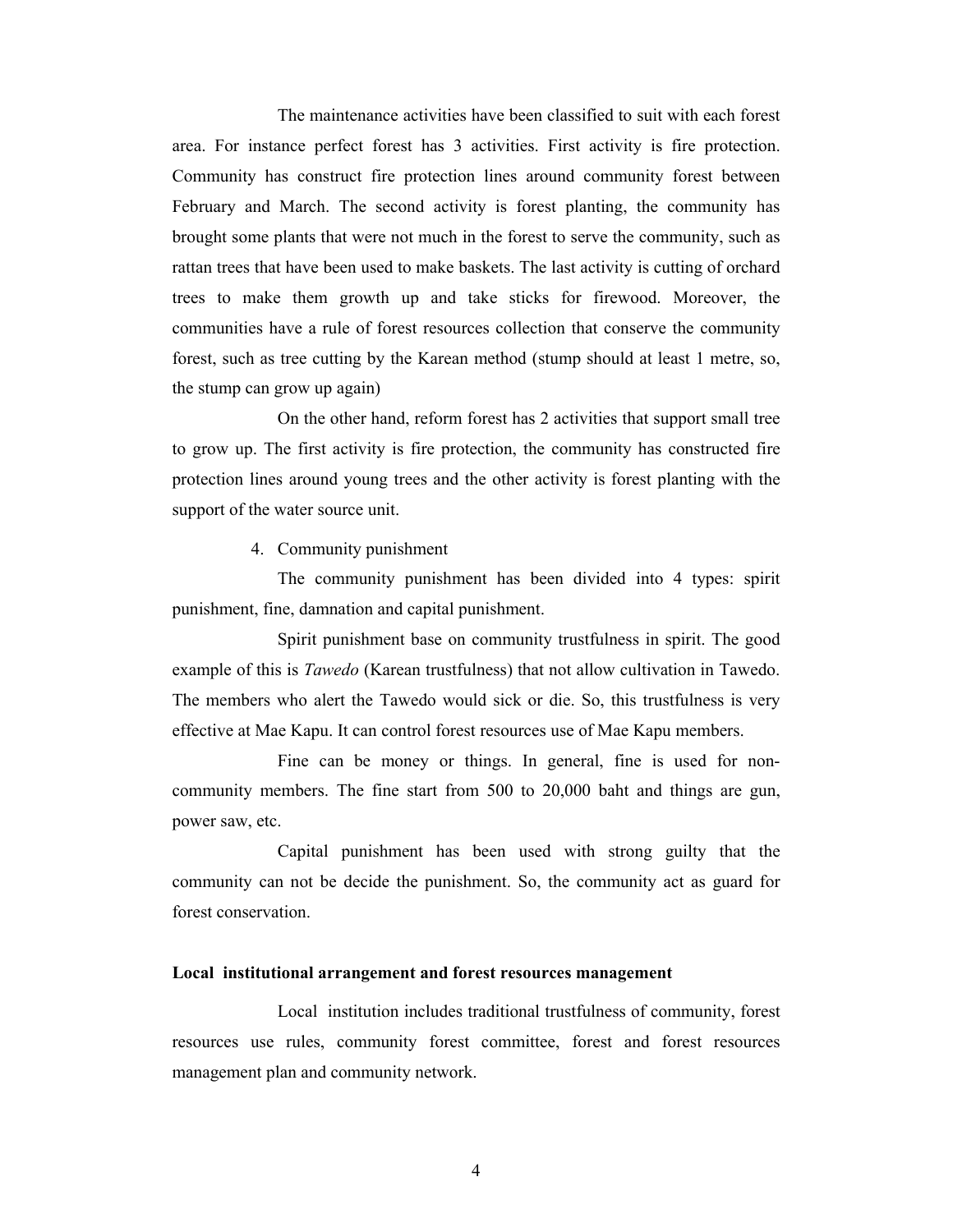The research found that local community institution for forest resources management has continue developed because it has responded many situations about forest resources conservation. For instance, Mae Kapu has traditional trustfulness in forest resources as a main institution in forest management since settled the community. The traditional trustfulness system has no document but it transfer from generation to generation and become the law of community. That is a good example of the traditional trustfulness system benefit in forest resources conservation. However, the community has been affected by economic, society and marketing. Thus, the community has adjusted the regulation to be more formal with documentation system.

 Another good example of this is forest management of Huai Numjang that has trustfulness and local community culture as resources management approach. Even though the community members have not strong in spiritual system because of economic, they still participate some rituals with Maesa Mai village at Maerim, Chaingmai. They have learnt from society and environmental that was degenerate. They was blamed by public and learnt more about resources management; so, they have developed the community institution to control forest resources use.

 Therefore, the local community institution has more potential to preserve forest in mountainous area than governmental policy and law. It has many reasons as following:

1. Clear resources boundary

 It has 2 factors that are important for forest resources management. The first factor is boundary of common property of the community and the second factor is limited usage area. With 2 factors, it would be clear to manage what and to manage for whom.

 A community has to define boundary of common property area where they have to manage. In case of Mae Kapu, the boundary of forest would declare the boundary of the community; so, the community members have to protect the boundary. While Huai Numjang has declared forest boundary among community members and agreement between community committee and land owners who have land border with the common forest area in order to protect the forest area.

 All community members have resources access authority only for own consumption. They can not sell forest resources to non-community members.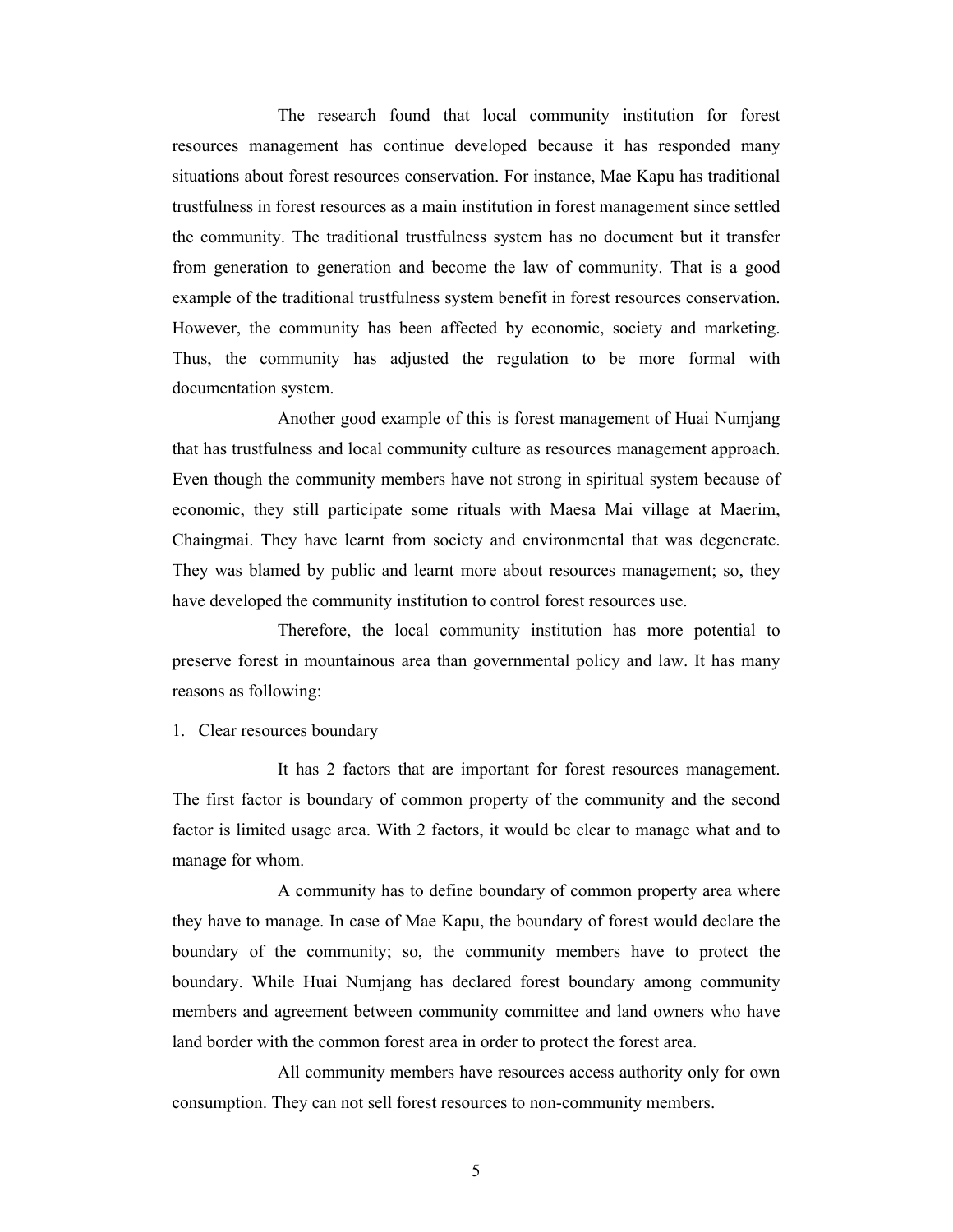

Figure 10 The development of local forest resources management institution Source: Interviewing 1999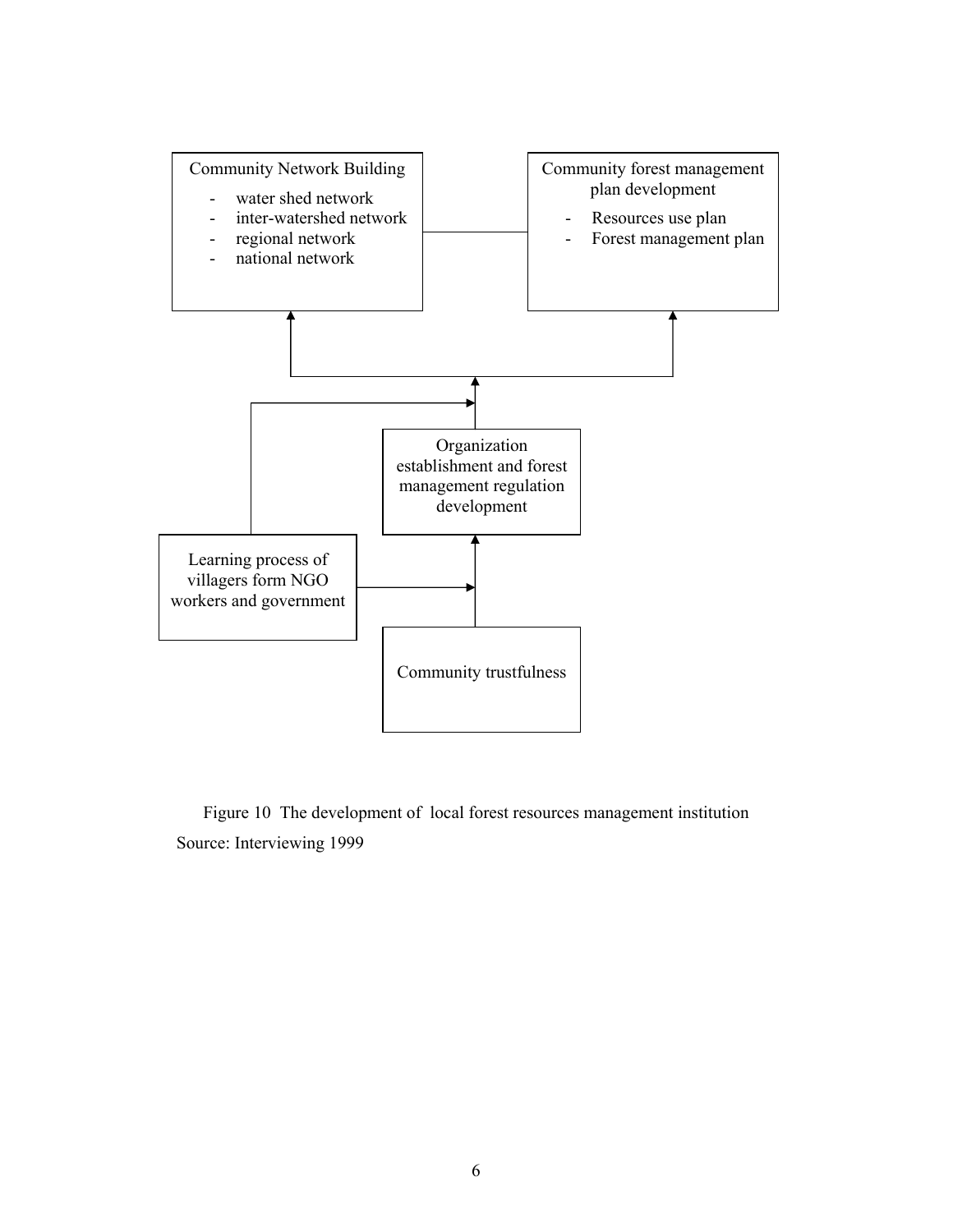2. Appropriate management system for community

 Management approach of the local community institution base on area, resources diversity and users. The rules have been concerned with resources available, appropriate amount of resources in order for survival of society and survival of forest. The single policy of government is not sutible because each community has different environment, different area and resources.

 The local community institution should have diversity approach of management to match with community environment and resources in each area and to be managed by community itself.

3. Community has participation in institutional development

 Local participation means community members have developed the community institution including institution design, implement, follow up and evaluation. Also they can improve the institution to match with the community environment. Therefore, the local community institution would establish and develop by community member experiences as a dynamic institution that match with situation.

 The local community institution movement has 2 types. The first type is the traditional trustfulness institution was established from community trustfulness that was transfered from generation to generation through songs and fables. However, the institution has adjusted some regulation to match with situation but the adjustment based on community members experiences that came from their operation with government and public. The second type is new institution was established to cope new situation by agreement of the community.

 The institution is dynamic which can be adjusted all the time through the community forest committee, community committee forums and community member agreement. The advantages of local community institution are community participation in all activities. However, it has some community members who disagreed with the institution but community leaders had to influence them to the movement even though it needs long period and natural process.

4. Have follow up system

 The institution has been followed up and evaluated by community members. The follow up process and evaluation can be divided into 3 methods. The first method is follow up process and evaluation by each community member. It is an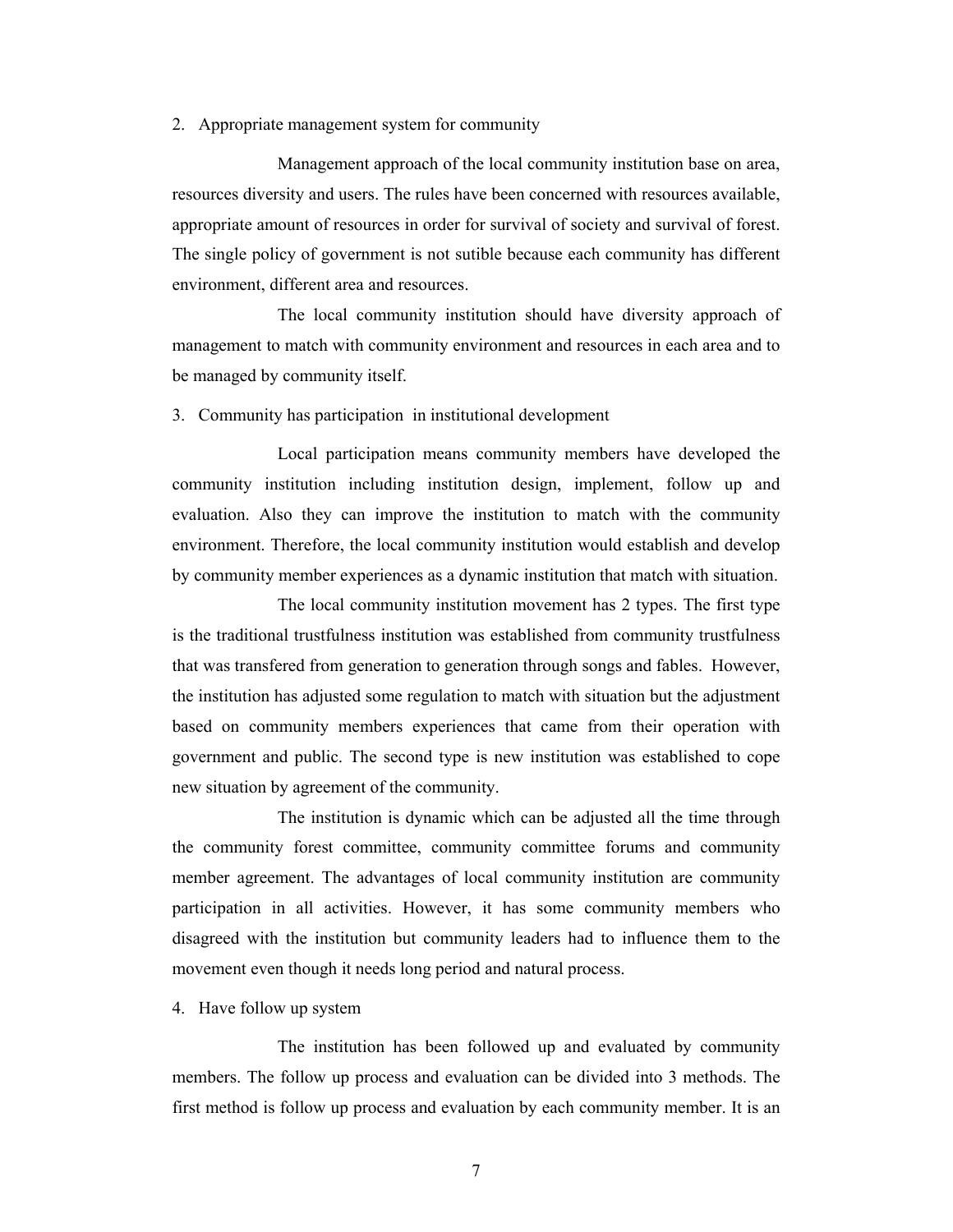effective method because each member inspect each other members. The second method is natural inspection which is non operation cost method. Each community member would inspect the forest when he/she go to forest. The last method is follow up process done by committees that can be a community forest committee or a community committee. The committees have to respond all maters about forest resources of the community. The community committee has 2 members respond on forest resources. They have to follow up resources use of community members.

5. Step by step implementation and punishment

 Punishment of the community institution includes natural punishment, damnation, fine and capital punishment. How strong of the punishment depends on action of convicts that can be classified into 3 levels: first level is non-meditated action or action for survival would be gotten warning, second level is the second time action would be fined and the last level, the third action would be gotten capital punishment. Guns and equipments of convicts would be taken as community own by community committee or community forest committee.

 However, the punishment has been used step by step. It starts from talking and negotiation within the community. The institution try to use compromised method because each community member has to support each other.

6. Conflict management

 Conflict in forest resources management can be classified into 3 types: conflict within community, conflict between communities and conflict between community and governmental staff.

 The conflict management for the conflict within community is talking for understanding, corporation and compromising. While conflict management for the conflict between community and the government uses rule respective. The institution play role of negotiation.

# **Conclusion**

 Forest resources management as common property in mountainous area has more effective than the management approach of the government and economic system because of reasons as following:

8